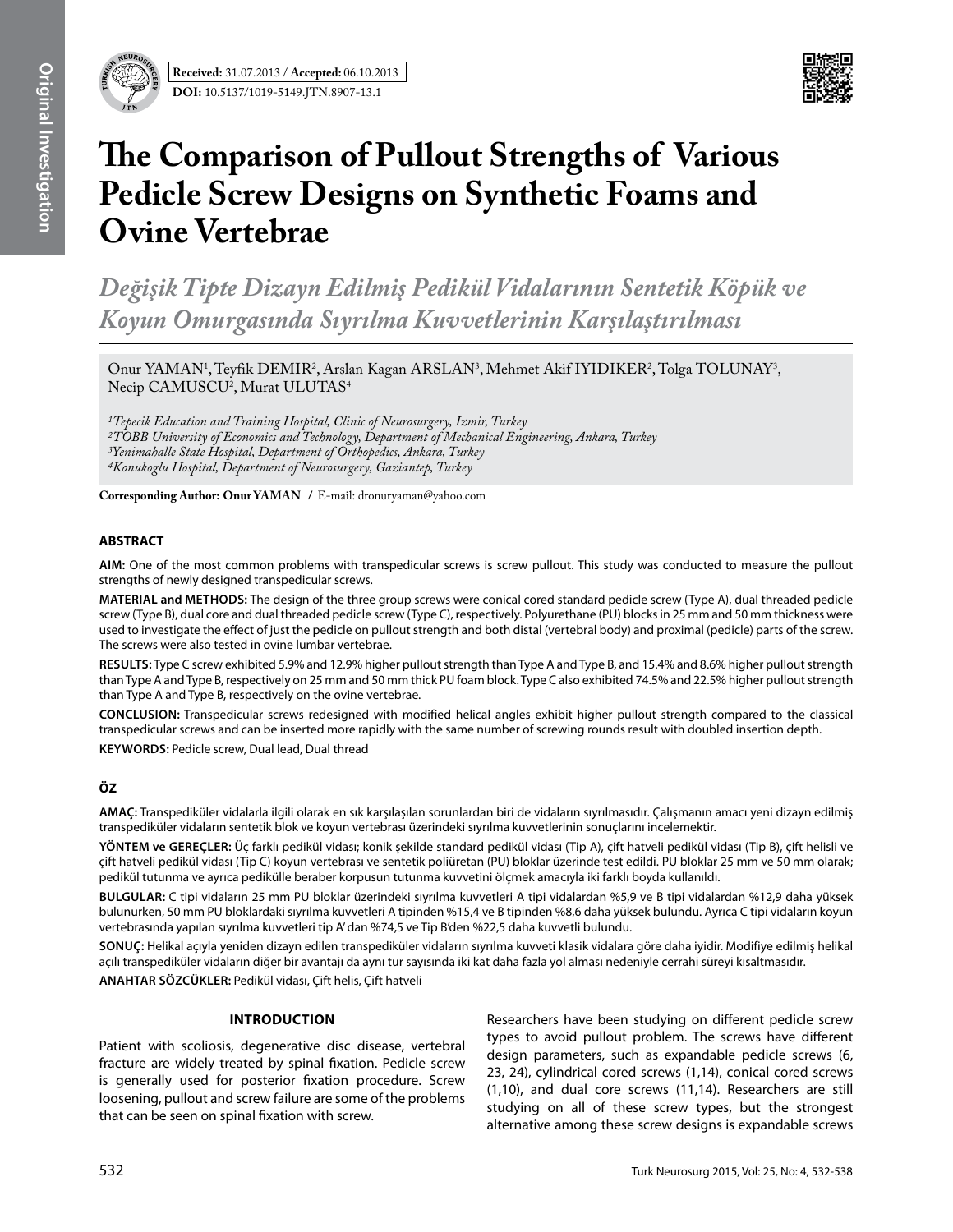when considering pullout performances. Expandable screws have great pullout strength in bone because of their contra conical geometry after expansion inside. After inserting the screw through the pedicle, an inner mill is inserted through the cannula of the screw. Then, the inner mill expands the fins on the screw. Although, expandable screws have great pullout strength, there is a problem, which occurs in revision surgery. Newly grown bone tissues between the expanded fins make impossible to unscrew the expandable screw (24).

In this study, three different types of pedicle screws were designed and tested. These are, conical cored screw (Type A), conical cored and dual threaded screw (Type B), dual cored and dual threaded screw (Type C). Ex-vivo tests were applied to all three types of screws. Pullout performance comparisons of these three types of screws were conducted in our clinical biomechanics laboratory. The test medium was ovine cadaveric vertebrae and polyurethane synthetic foams.

## **Material and Method**

In this study, three different pedicle screws (Figure 1A-C), were designed and tested in ovine vertebrae and Grade-20 synthetic polyurethane (PU) foam block as testing medium. All pedicle screws were made of titanium alloy (Ti6Al4V) with 5.5 mm outer diameter and 45 mm length.

The first design was conical cored standard pedicle screw (Type A) (Figure 1A). This was also assumed the base screw to compare the results of newly designed screws. Inner diameter of Type A was 3.1 mm on the distal side, and 3.6 mm on the proximal side. The screw pitch was 2.6 mm, thread height was 0.9 mm, and helical angle was 12°.

The second design was dual threaded screw (Type B) (Figure 1B). Inner diameter of Type B was 2.7 mm on the distal side and 3.4 mm on the proximal side. The screw pitch was 2.6 mm, thread height was 1.05 mm, and helical angle was 18°. Type B was designed to increase pullout strength on the pedicle, compared to Type A, by changing helical angle and duplicating helix. It was also designed to increase the driving speed of the screw.

The third one was a dual core and dual threaded screw (Type C) (Figure 1C). Inner diameter of Type C was 3.4 mm on the distal side and 4.5 mm on the proximal side. The screw pitch was 2.6 mm at the distal side, and 1.8 mm at the proximal side. Type C has 1.1 mm thread height on the distal side, and 0.5 mm on the proximal side. Helical angle was 23° on the distal side, and 19° on the proximal side. Type C was designed to increase the pullout by using the advantage of the pedicle. When considering the coherence on trabecular bone, the main advantage is the flat overlap area of the thread. The relation between the screw's distal and proximal parts and vertebral bone is explained in Figure 3A-C.

PU foams are specified as standard test media for orthopedic devices in ASTM F1839. PU foams were used in two different dimensions. Blocks were in 25 mm and 50 mm thickness. 25 mm thick PU foam blocks were used investigate the effect of just the pedicle on pullout strength. On the other hand, 50 mm thick blocks was used to measure the effect of both distal (vertebral body) and proximal (pedicle) parts of the screw. The screws were pulled out from the blocks by the aid of designed apparatus, which was covering the head of the screws from opposite sides as shown in Figure 4A-C.

Additionally, the screws were tested in 2-year-old healthy ovine lumbar vertebrae as depicted in Figure 4A-C. Ovine vertebrae were used to see the pullout strength of the



**Figure 1:** Newly designed pedicle screws. **a)** Type A. **b)** Type B. **c)** Type C.



#### **Figure 2:**

Presentation of insertion speed versus single or dual threaded designs. All screws were screwed with same number of tours. **a)** Type A. **b)** Type B. **c)** Type C.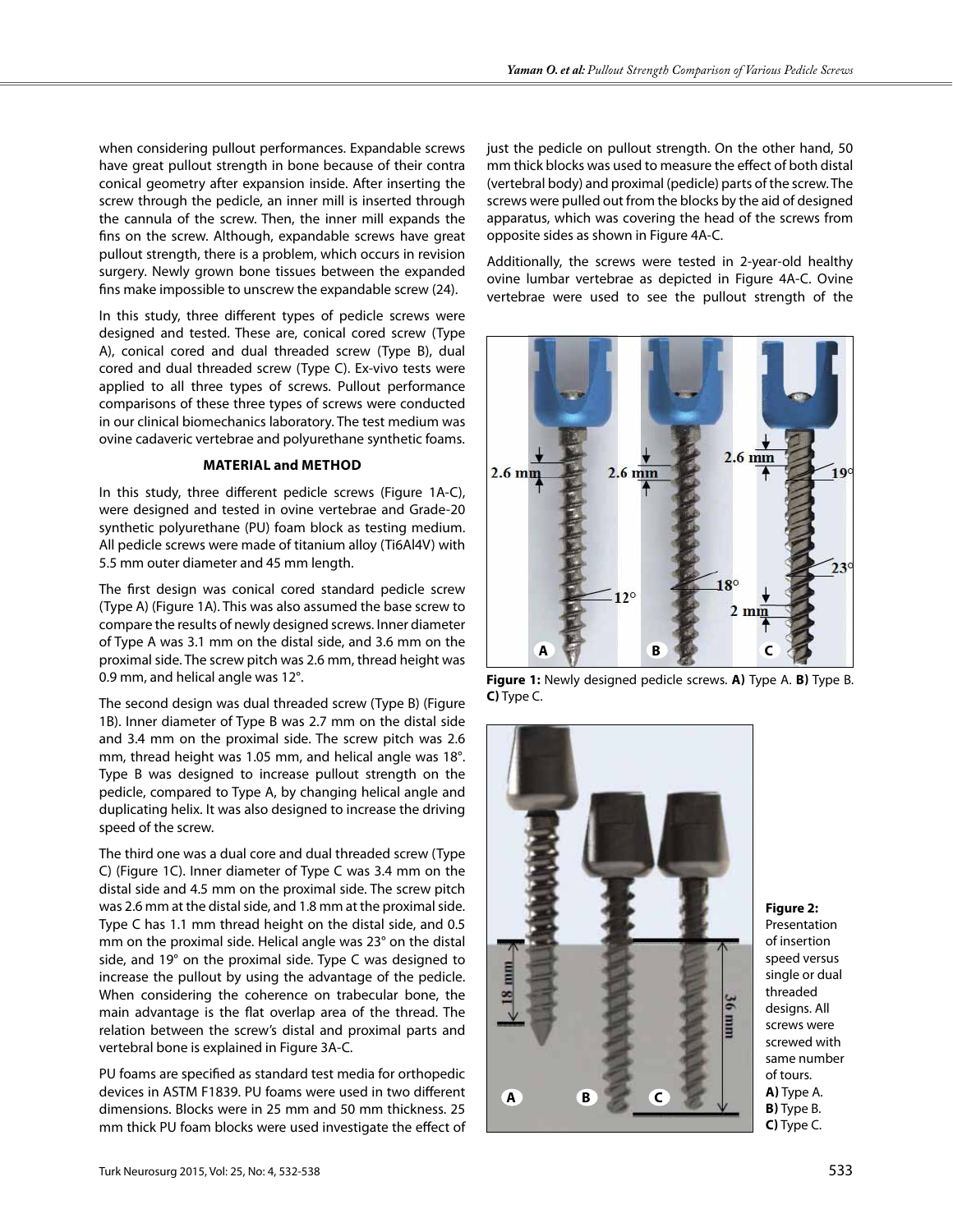specimens on fresh frozen soft tissue. After inserting the screws, vertebrae were fixed to the test setup (Figure 4A-C). An appropriate hand tool, which is compatible with designed screws, was used to pullout the pedicle screws as seen in Figure 4A-C. Tested samples can be seen in Figure 5A-C.

Pullout tests were completed by the aid of Instron 3300 testing machine, and load versus displacement plots were recorded by its computer software. Axial tension was applied with 2 mm/min constant cross head speed and yield load was determined with 0.002 offset method.

Torsion tests were conducted to all designed samples to determine the torsional properties according to ASTM F 543 (2). All designed screw systems were tested in accordance



sides and vertebral bone.

with ASTM F1717 (3). Static compression tests and Fatigue tests were applied to all three design types.

#### *Statistical Analysis:*

The t-test was applied to decide whether the differences between compared two groups are significant or not. P-values were calculated with this method.

#### *Experimental Results*

Pullout test results are given in Table I with mean pullout strength and standard deviation values and comparative exhibition is given in Figure 6.

When considering the pullout test results, Type A exhibited 874 N, 910 N and 431 N on 25 mm thick PU foam block, 50 mm thick PU foam block and ovine vertebrae, respectively. The pullout strength of the screw on 50 mm thick block is 4.12% higher than on 25 mm thick block. This value shows that the pedicle part of the vertebral bone provides 96% of the pullout strength for Type A screws.

On the other hand, the pullout strength of Type B is 820 N on 25 mm thick PU foam block, 967 N in 50 mm PU foam block and 614 N in the ovine vertebrae. The pullout strength of Type B on 50 mm thick block is 17.9% higher than on 25 mm thick block, which means 84.8% of the pullout strength is provided by pedicle for Type B screws.

Furthermore, Type C exhibited the highest values, which are 926 N, 1050 N and 752 N on 25 mm thick PU foam block, 50 mm thick PU foam block and ovine vertebrae, respectively. The pullout strength of Type C on 50 mm thick block is 13.4% higher than on 25 mm thick. This shows that 88.2% of the pullout strength is provided by pedicle for Type C screws.

Additionally, Type B exhibited 6.2% lower pullout strength **Figure 3:** The relation between the screw's distal and proximal than Type A, on 25 mm thick PU foam block. Type C exhibited



**Figure 4:** Test Setup. **a)** 25 mm PU foam block. **B)** 50 mm PU foam block. **c)** Ovine vertebrae.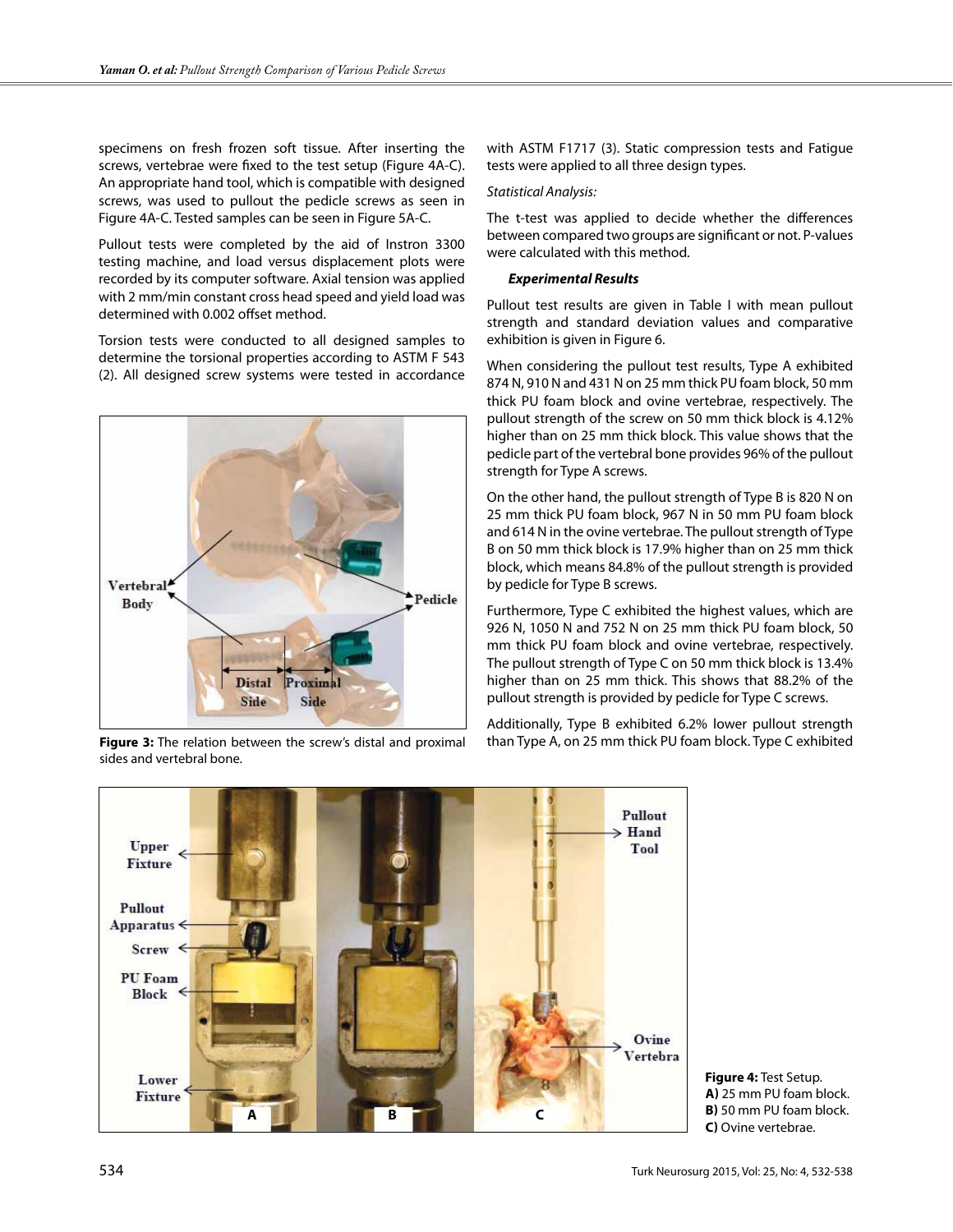Type A

Type B

Type C

1000

800

600

400

200

 $\mathbf 0$ 

Pullout Strength (N)

5.9% and 12.9% higher pullout strength than Type A and Type B, respectively.

Similarly, Type B exhibited 6.3% higher pullout strength than Type A, on 50 mm thick PU foam block. Type C exhibited 15.4% and 8.6% higher pullout strength than Type A and Type B, respectively.

As for PU blocks, Type B exhibited 42.5% higher pullout strength than Type A, on the ovine vertebrae. Type C exhibited 74.5% and 22.5% higher pullout strength than Type A and Type B, respectively.

Type A was designed as standard conical core pedicle screw; Type B and Type C were designed as novel screws. It was aimed to increase the pullout strength by newly designed screws, but the wane (6.2%), between Type A and Type B on 25 mm thick PU foam block, occurred due to the proximal parts of the screws. Inner diameters of Type A and Type B were 3.6 mm and 3.4 mm, respectively. Thus Type A exhibited higher pullout strength.

Additionally, Fatigue tests conducted in accordance with ASTM F1717. Endurance limit for fatigue tests were 408 N, 412N and 414N for designs Type A, Type B and Type C, respectively and was accepted to be as safe as conventional screw types.

Similarly, Torsion test completed in accordance with ASTM F543. Torsional strength of tested designs were 12.05 Nm, 13,56 Nm and 12.94 Nm for Type A, Type B and Type C, respectively. Required torsional strength was 9Nm for this type of screws according to the ASTM F543. This provides all designed screws are safe for use.

**Figure 5:** Tested specimens. **a)** 25 mm PU foam. **b)** 50 mm PU foam. **c)** Ovine vertebrae.

**Figure 6:** Comparative exhibition of pullout test results.

25 mm PU foam block

50 mm PU foam block

Ovine vertebrae

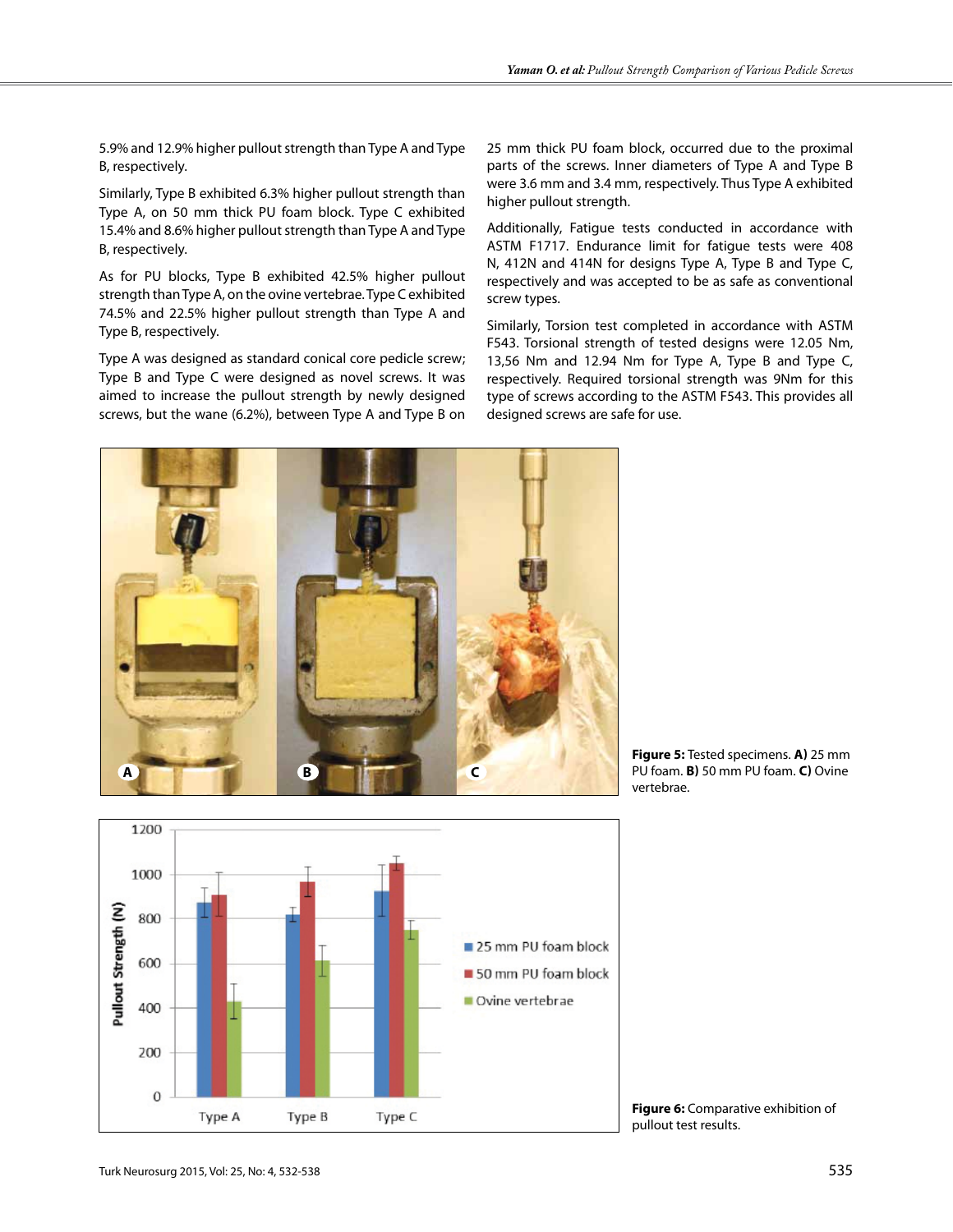#### **Table I:** Test Results

|                     |      | <b>Pullout Strength (N)</b> |               |               |
|---------------------|------|-----------------------------|---------------|---------------|
|                     |      | <b>Type A</b>               | <b>Type B</b> | <b>Type C</b> |
| 25 mm PU foam block | mean | 874                         | 820           | 926           |
|                     | std  | 66                          | 33            | 116           |
| 50 mm PU foam block | mean | 910                         | 967           | 1050          |
|                     | std  | 96                          | 68            | 31            |
| Ovine vertebrae     | mean | 431                         | 614           | 752           |
|                     | std  | 79                          | 70            | 43            |

#### **Discussion**

Transpedicular screws have been in use for many years for the treatment of deformities, degenerative diseases, tumours and spine fractures (15). Pedicle screws ensure a three dimensional control over the vertebral motion segment in addition to a rigid stabilization.

Screws inserted in the bone may get loose in time and even end up broken, which leads to pseudoarthrosis before fusion takes place in the fixated sections. And eventually, pseudoarthrosis causes instrument failure. Some series reported transpedicular screw associated instrument failure rate as 0.8%, while others reported higher rates amounting up to 11% (10). Screw pullout is one of the most common problems encountered by surgeons in the clinical follow-up of patients (8, 16, 18).

Classical transpedicular screws are cylinder shaped. Pullout strength is associated with the shape of the screw, and its internal and external diameter, thread profile and pitches. Conical screws are designed for a better adaptation to the pedicle anatomy and improved pullout strength (1). Conical screws tighten the surrounding bone in each insertion round. The pullout strength is improved through such tightening. Studies revealed that conical screws yield better pullout strength compared to the cylinder shaped screws (1, 21). Main factors improving the screw pullout strength are the surface area of instrument bone contact, number of threads and the external diameter of the screw. In their biomechanical study, Kwok et al. (13) found out that compared to 5 mm screws, 6.0 mm screws yielded 47% higher pullout strength.

Researchers keep changing design parameters to find the most suitable screw type. Brasiliense et al. (5) studied on dual-threaded pedicle screw, and compared it with standard pedicle screws. It was known that 80% of craniocaudal stiffness and 60% of pullout strength were provided by cortical bone in the pedicle (5). Brasiliense et al. (5) designed and tested dual-threaded pedicle screw and compared the test results with single-threaded pedicle screw. According to the test results of this study, screw insertion torque was 183% greater with dual-threaded than with single-threaded screws when tests are conducted on human cadavers (5). Singlethreaded screws pulled out at 93% of the force needed to pull out dual-threaded screws (5).

A new type of screw was designed, and tested by researchers in a recent study. It was designed to improve the pullout strength by a natural process. The design included holes, which were drilled normal to the longitudinal axis of core to provide bone fusion through. This study only covered in vitro tests since the aim of the study was to see the change of mechanical properties between the drilled screws and the solid cored screws (9).

Some techniques for avoiding screw pullout include the use of thicker and/or longer screws (20, 21, 22). Polly et al. (17) recommended to use 2 mm wider screws in order to re-ensure stability once the screw is out.

However, 1 mm wider and 5-10 mm longer screws can be used since it is difficult to insert a 2 mm wider screw at the same distance while avoiding pedicle fracture (19, 21).

In our study Type B was designed to increase pullout strength on the pedicle, compared to Type A by changing the helical angle and duplicating helix. Type C was customized to increase pullout strength both through the pedicle and in the vertebral body by changing helical angle, screw pitch and thread height.

Blocks that imitated normal human bone were used in our study. With a view to measure pedicle and corpus and the effect of pedicle structure on pullout strength, PU foams were used in two different dimensions. Blocks were in 25 mm and 50 mm thickness. 25 mm thick PU foam blocks were used to investigate the effect of just the pedicle on pullout strength. On the other hand, 50 mm thick blocks was used to measure the effect of both distal (vertebral body) and proximal (pedicle) parts of the screw. The highest pullout strength values were seen on dual core and dual threaded pedicle screw on both PU foams and ovine vertebra. Type C screw exhibited 5.9% and 12.9% higher pullout strength than Type A and Type B, respectively on 25 mm thick PU foam block and 15.4% and 8.6% higher pullout strength than Type A and Type B, respectively on 50 mm thick PU foam block. And also Type C exhibited 74.5% and 22.5% higher pullout strength than Type A and Type B, respectively on the ovine vertebrae. Type B exhibited 6.3% higher pullout strength than Type A, on 50 mm thick PU foam block and 42.5% higher pullout strength than Type A, on the ovine vertebrae but exhibited 6.2% lower pullout strength than Type A, on 25 mm thick PU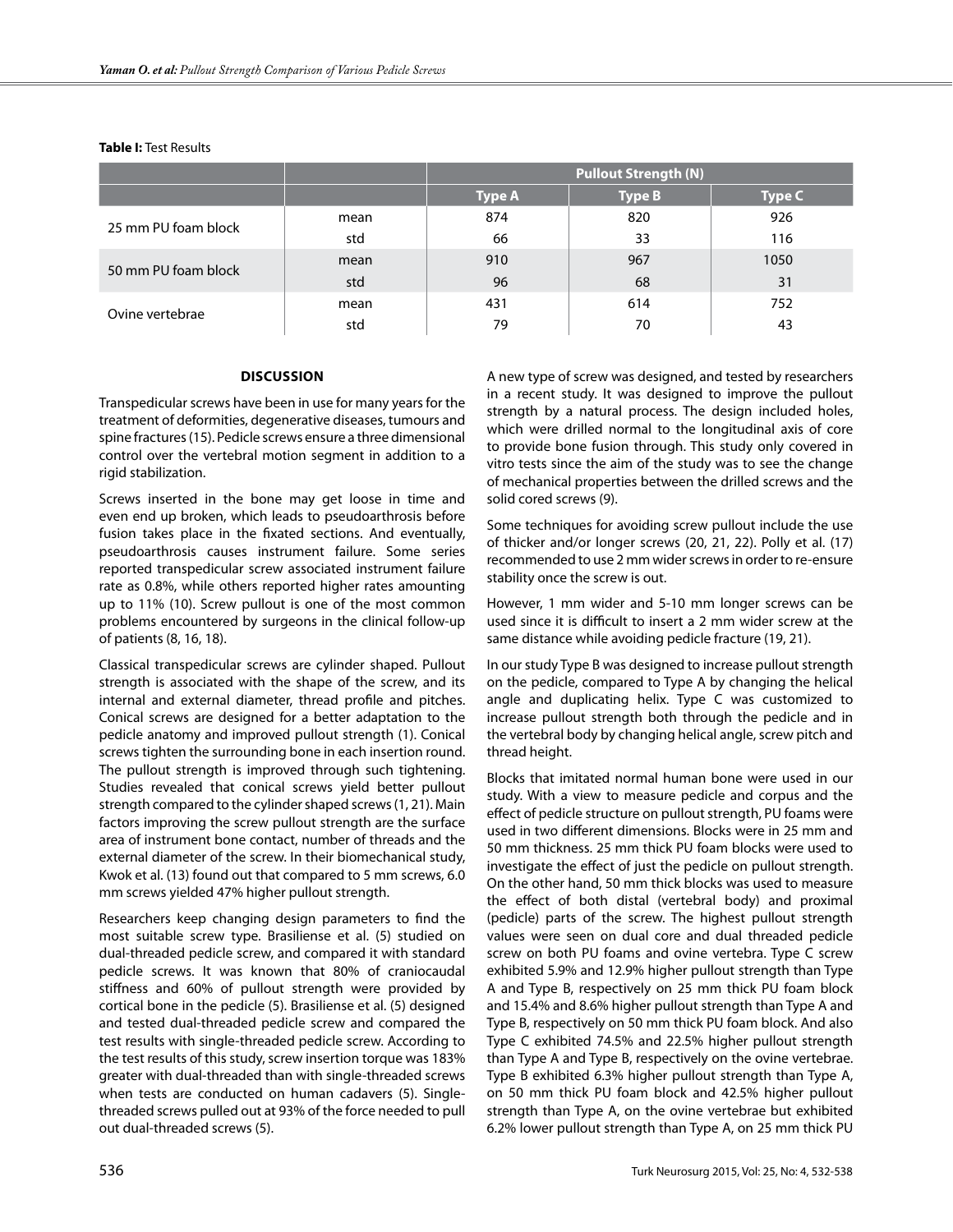foam block. The difference between two groups was due to inner diameters of Type A and Type B was 3.6 mm and 3.4 mm, respectively. Thus Type A exhibited higher pullout strength.

The size of the screw, bone structure, pedicle structure and the surgery technique are the factors having an influence on the pullout strength. Surgeons usually take out the screw intraoperatively to check the screw depth. However, as screws are taken out and re-inserted, the pullout strength decreases (7). On the other hand, Abshire et al. (1) reported that partial or complete removal of screws did not influence pullout strength. One method of screw insertion employed by surgeons is the insertion of small screws without tapping once access is provided to the corpus by using a pedicle finder, and subsequent insertion of a screw with a larger diameter. For surgeons using this technique, it is the speed that matters during the insertion and taking out of the screw. Type B and Type C were designed to raise driving speed of the screw, by changing helical angle and duplicating helix. The advantage of double helix, namely dual thread is the insertion speed. On fixing a screw through a block, turning screwdriver for a full round corresponds to specific insertion depth. Employing a dual thread on such a screw results with doubled insertion depth with same screwing round.

### **Conclusion**

Transpedicular screws redesigned with modified helical angles exhibit higher pullout strength compared to the classical transpedicular screws. Modified helical angles are an advantage during surgery, since the transpedicular screw can be inserted more rapidly with the same number of screwing rounds result with doubled insertion depth.

#### **Acknowledgement**

This work was supported by the Research Fund of TUBİTAK, Project # 111M583, Project # 113S101, and Osimplant medical devices. Special thanks to Nevzat Üçler for the recommendations on design and Akif Kaya Aybek for the manufacturing of the designed screws.

#### **References**

- 1. Abshire BB, McLain RF, Valdevit A, Kambic HE: Characteristics of pullout failure in conical and cylindrical pedicle screws after full insertion and back-out. Spine 1: 408-414, 2001
- 2. ASTM Standards, F543-07. Standard specification and test methods for metallic medical bone screws, 2002
- 3. ASTM Standards, F1717-10. Standard test methods for spinal implant constructs in vertebrectomy model, 2010
- 4. Bai BO, Jazrawi L, Kummer FJ, Spivak J: The use of an injectable, biodegradable calcium phosphate bone substitute for the prophylactic augmentation of osteoporotic vertebrae and the management of vertebral compression fractures. Spine 24: 1521, 1999
- 5. Brasiliense LB, Lazaro BC, Reyes PM, Newcomb AG, Turner JL, Crandall DG, Crawford NR: Characteristics of immediate and fatigue strength of a dual-threaded pedicle screw in cadaveric spine. Spine J 13(8):947-956, 2013
- 6. Cook SD, Barbera J, Rubi M, Salkeld SL, Whitecloud TS: Lumbosacral fixation using expandable pedicle screws: An alternative in reoperation and osteoporosis. Spine 1: 109-114, 2001
- 7. Daftari TK, Horton WC, Hutton WC: Correlations between screw hole preparation, torque of insertion, and pullout strength for spinal screws. J Spinal Disord 7(2):139-145, 1994
- 8. Dickman CA, Fessler RG, Macmillan M, Haid RW: Transpedicular screw-rod fixation of the lumbar spine: Operative technique and outcome in 104 cases. J Neurosurg 77: 860-870, 1992
- 9. Evans SL, Hunt CM, Ahuja S: Bone cement or bone substitute augmentation of pedicle screws improves pullout strength in posterior spinal fixation. Materials Science 13: 1143-1145, 2002
- 10. Hsu CC, Chao CK, Wang JL, Hou SM, Tsai YT, Lin J: Increase of pullout strength of spinal pedicle screws with conical core: Biomechanical tests and finite element analyses. Orthopedic Research 23: 788-794, 2005
- 11. Jacob AT, Ingalhalikar AV, Morgan JH, Channon S, Lim TH, Torner JC, Hitchon PW: Biomechanical comparison of singleand dual-lead pedicle screws in cadaveric spine. Neurosurg Spine 8: 52-57, 2008
- 12. Jung YM, Shin DA, Hahn B, Kim TG, Huh R, Chung SS: Serious complication of cement augmentation for damaged pilot hole. Yonsei Medical Journal 51: 466-468, 2010
- 13. Kwok AWL, Finkelstein JA, Woodside T, Hearn TC, Hu RW: Insertional torque and pull-out strengths of conical and cylindrical pedicle screws in cadaveric bone. Spine 21: 2429– 2434, 1996
- 14. Lill CA, Schneider E, Goldhahn J, Haslemann A, Zeifang F: Mechanical performance of cylindrical and dual core pedicle screws in calf and human vertebrae. Arch Orthop Trauma Surg 126: 686-694, 2006
- 15. Myers BS, Belmont PJ Jr, Richardson WJ, Yu JR, Harper KD, Nightingale RW: The role of imaging and in situ biomechanical testing in assessing pedicle screw pull-out strength. Spine 21: 1962-1968, 1996
- 16. Okuyama K, Abe E, Suzuki T, Tamura Y, Chiba M, Sato K: Can insertional torque predict screw loosening and related failures? An in vivo study of pedicle screw fixation augmenting posterior lumbar interbody fusion. Spine 25: 858-864, 2000
- 17. Polly DW Jr, Orchowski JR, Ellenbogen RG: Revision pedicle screws. Bigger, longer shims-what is best? Spine 23: 1374- 1379, 1998
- 18. Renner SM, Lim TH, Kim WJ, Katolik L, An HS, Andersson GB: Augmentation of pedicle screw fixation strength using an injectable calcium phosphate cement as a function of injection timing and method. Spine (Phila Pa 1976) 29(11):E212-216, 2004